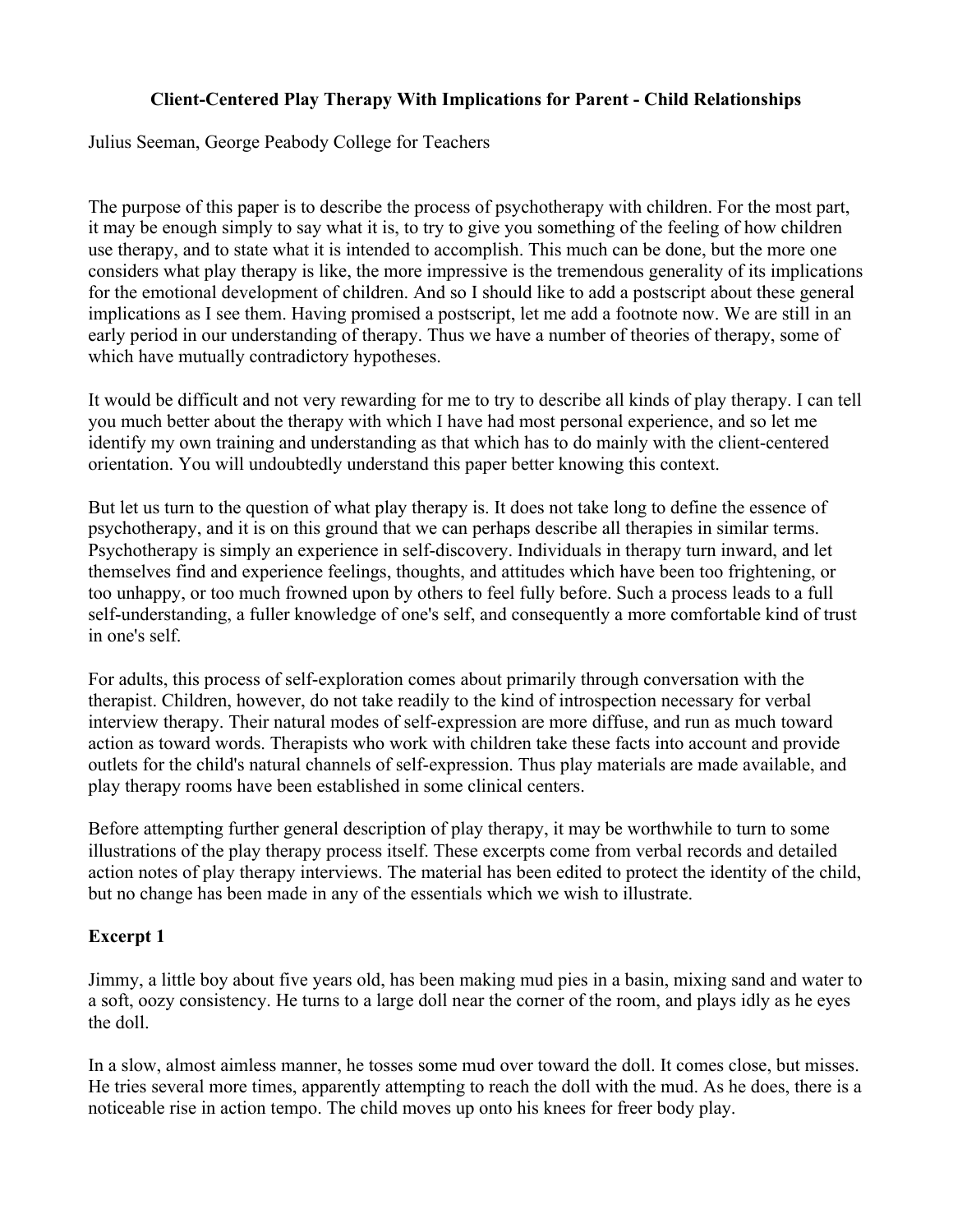Therapist says: You want to make sure to hit the doll with your mud pies? Child continues with rising tempo.

- C: There, I got her right in the face!
- T: That was fun to do, wasn't it?
- C: (throws mud) There, take it again, you meanie!
- T: You're angry with her, and it feels good to let her have it, huh?
- C: Mean old mommy, she's just not fair.
- T: You just don't think mommy's fair and that makes you angry.
- C: (throws more mud) There, take that, and that.
- T: You want to throw lots of mud at her.
- C: She's not fair.
- T: It just makes you so angry at her.
- C: Yes, she never lets me stay up as late as sis. (Pause) Want to see me make big mud pies in the pail?
- T: You'd like to show me some big mud pies.

If we follow the continuity of this interchange, we see several developments in the child's behavior. The beginning is casual play, but it is evident that an attitude and a purpose soon form within the child- -not a clearly stated attitude, nor one that could be understood fully by either child or therapist. But this is precisely what is characteristic of therapy, this development of expression which the client finds within self.

First, the expression took the form of anger, then emergence of a focus for the anger. The little boy had transformed the doll into mother and was expressing clearly by now his anger and resentment of her.

The rising tempo and sharper focus indicate progressively fuller and clearer expressions of his feelings. Finally, the child turned away from these expressions to a more placid kind of play. Often we cannot understand fully what the child is expressing in these transitions. Was it that he had released his feelings and no longer found need to express them? Was it that he began to find them too frightening, and so turned away from them to a safer field? Often we cannot say, but we can see in the therapist's behavior some clue to his own attitudes toward these questions. Perhaps more than anything else, it is evident that the child can feel either of these things freely without having the therapist hold him accountable for an explanation of his feelings. The child has set his own pace. He has expressed as much as he wished, or as much as he dared, and then turned away. He could have stopped earlier, or continued further, but the choice was the child's.

Having turned to an examination of the therapist's activity in this excerpt, we can continue with this examination and try to see what the therapist's actions and intentions were.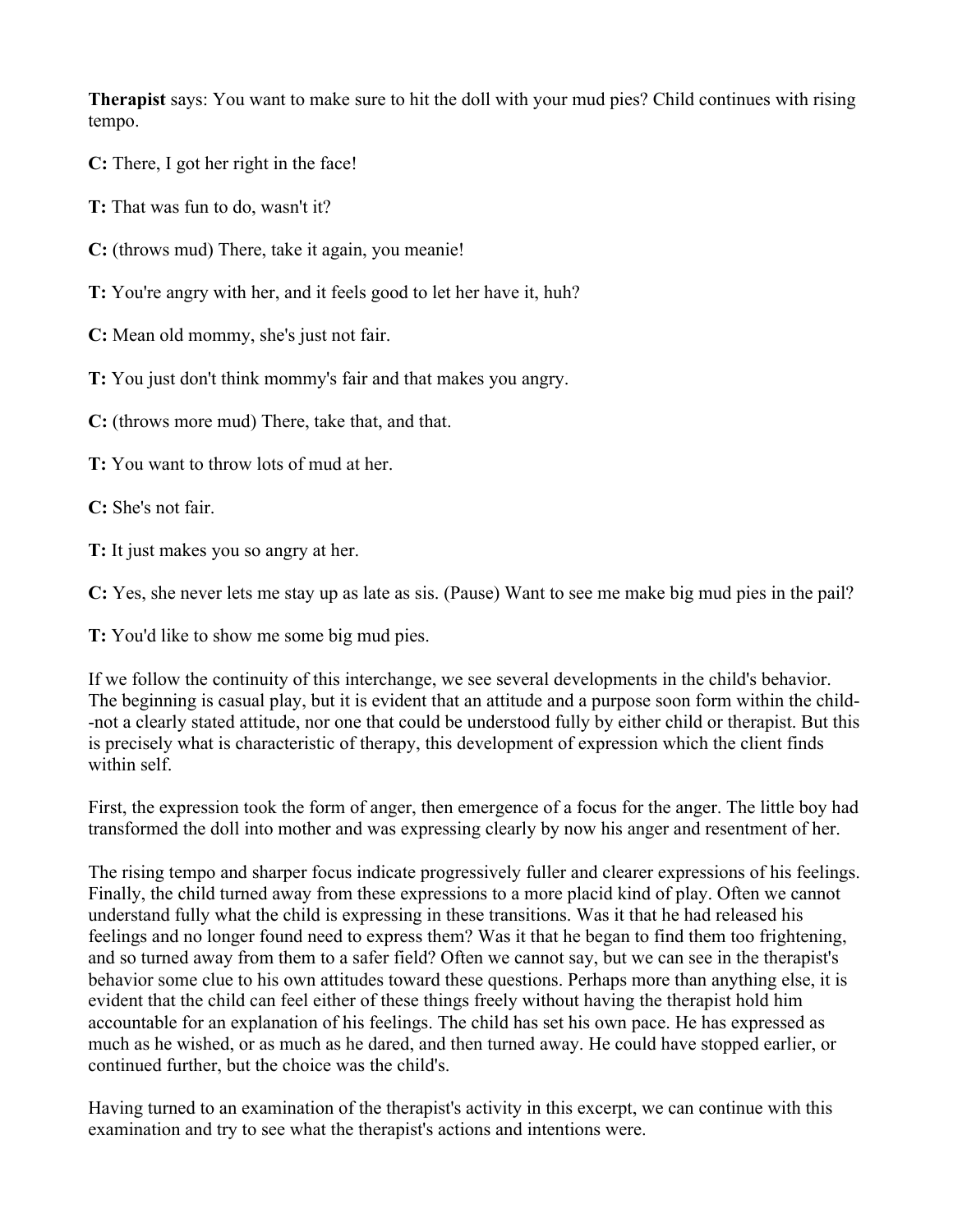One of the immediate impressions is that of the behavior latitude which is available to the child. The therapist has not limited either feeling expression or behavior, but has concentrated upon an attempt to provide close understanding of what the child is trying to express. For instance, when the child said, "There, I got her right in the face!", it was evident that the child was expressing a sense of release or joy in this action; the therapist recognized this expressive quality as he saw it experienced by the child, and conveyed his understanding by the response, "That was fun to do, wasn't it?"

He responded similarly, when the child said "Mean old mommy, she's just not fair" "....and that makes you angry." It is quite possible that the child was expressing a sense of feeling hurt as much as a feeling of anger, and so perhaps the therapist's understanding was incomplete. This is not an uncommon problem. As the therapist attempts to enter into the feeling life of another person, he or she will often be in communication with elusive, half-formed attitudes, or with feelings which are private and hard to understand. Therefore, the communication between child and therapist may sometimes be neither clear nor logical. But it is also true that this groping for understanding is part of the essence of therapy, and has the quality of a creative act.

Now that we have seen a fragment of therapy in action, it may be well to proceed to a more general consideration of the therapeutic process. We have already defined therapy in its simplest terms as a process of self-discovery, and we may now add to this description the hypothesis that this process leads in the direction of psychological health or integration.

Indeed, there is such a kinship between self-discovery and psychological well being that in using these terms we may be talking about much the same thing.

Perhaps this point can best be made by considering the converse of these states--that is, by considering what we mean by tension, anxiety, and emotional disturbance. When we use these terms we are describing states in which feelings and attitudes are to varying degrees unknown to the person, and not freely and clearly available to awareness. These feelings are, on the contrary, suppressed, or muted, or transformed to less threatening to the individual. It is not surprising that under such conditions tension, disturbance, and disorganization would occur. Therapy, then, consists in the individual's freeing self to experience fully the feelings which have hitherto been denied or distorted.

Given this outcome as an objective of therapy, what can the therapist do to facilitate those goals? There are several things which therapists can do, in terms of both attitudes and behavior.

For one thing, they can attempt to create an atmosphere in which the child can sense a freedom to express feelings which have in the past been frowned upon or punished. We can readily understand how such critical attitudes would be a deterrent to expression of feelings, and conversely, it is logical that a permissive atmosphere could facilitate expression.

If therapists can help to create an atmosphere where all feeling expressions are accepted, they can also foster feeling exploration in another way, and that is by communicating actively to the child their own understanding of the child's feelings as they are expressed. This is the developmental process which has already been described, in which feelings come to fuller development and expression. Because this is such a crucial aspect of therapy, it may be worthwhile to halt precisely at this point of communication between counselor and client, and subject t it to a more penetrating, microscopic examination. As an illustration, let us return to the interchange between Jimmy and the therapist. You may recall the following lines:

C: (throwing mud) There, take it again, you meanie!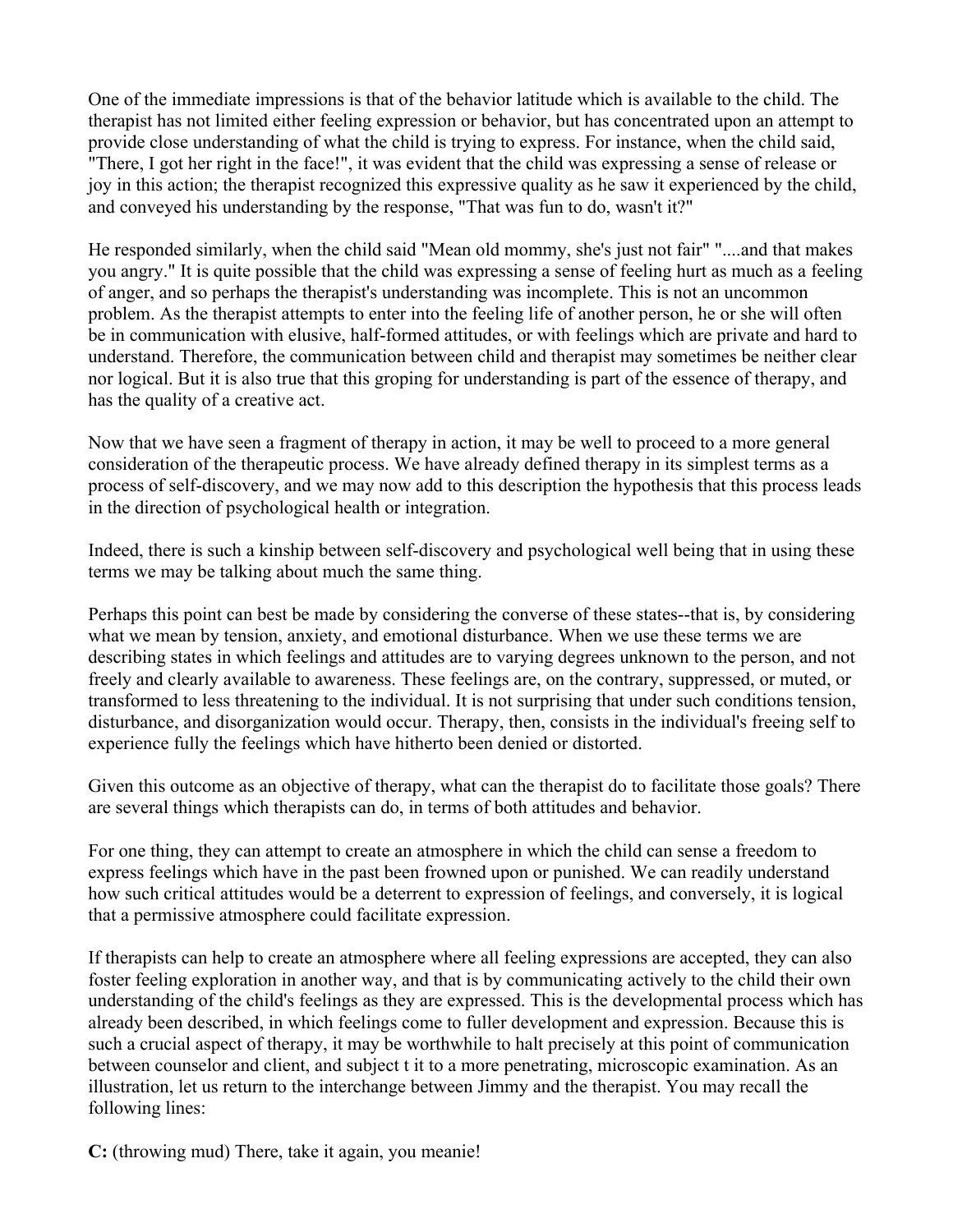T: You're angry with her, and it feels good to let her have it, huh?

C: Mean old mommy, she's not fair.

What we wish to ask here is "Just how does the therapist's response facilitate the integrative process within the child?" Note that in the first child statement we find the child responding to an inner state or feeling. As the therapist searches for an understanding of this feeling, he helps the child to symbolize this feeling, to help it develop from an unknown state of inner tension to a feeling which is more fully known, and which has form, meaning and direction. And it is this very congruence between an inner feeling state and its availability to symbolization and appropriate response which is the essence of emotional integration. This process is very much a give-and-take between the therapist and client. It is not a teaching process, as this description may have made it seem, but a mutual search where both counselor and client seem to be working from the same vantage point.

The foregoing description may give us a significant close-up of the interaction between child and therapist, but it would be worthwhile also to broaden our perspective of this relationship, and consider more generally its impact upon the child's behavior in therapy. For the moment, let us consider particularly the effects of the permissive atmosphere already described.

But first, what of the atmosphere itself? Is this not a strange vignette, this picture of an adult who does not teach, who does not scold, who hardly ever asks questions, and who makes it quite clear by his behavior that anything the child says is all right with the therapist?

This is indeed an unusual state of affairs, and the child frequently responds by trying out ways of behaving which are new, often fascinating to behold, and occasionally frightening to the therapist. children who in their day to day living are struggling to be adult in their ways try once again to see how it feels to be small, to drink from a baby's bottle and nipple, to climb up on the therapist"s lap and be cuddled. Children who may be meek and withdrawn outside often respond with hostile, aggressive behavior in the playroom. And children who feel dominated and pushed around by adults try out how it is to be on the controlling end of a relationship, to be powerful and invincible themselves.

A case in point is that of a nine-year old girl whose parents had high and rather strict standards for the child. Her own behavior was a mixture of quiet resistance, isolation, and occasional violent outbursts of anger.

She began play therapy by being somewhat deferential to the therapist, but very soon she began to cast the therapist into the role of an inept assistant and herself into an efficient, superior position. During those times she enjoyed calling the therapist "pinhead" and ordering her to do much fetching and carrying.

One of the activities which Martha enjoyed was checkers. Excerpts from two interviews indicate the progression of this need to control the therapist and her willingness to experience these attitudes. In the first excerpt, taken from the twelfth interview, she begins tentatively to act upon her desire to win out over the therapist.

C: This game is so close it'll end up in a tie.

T: It is close, isn't it?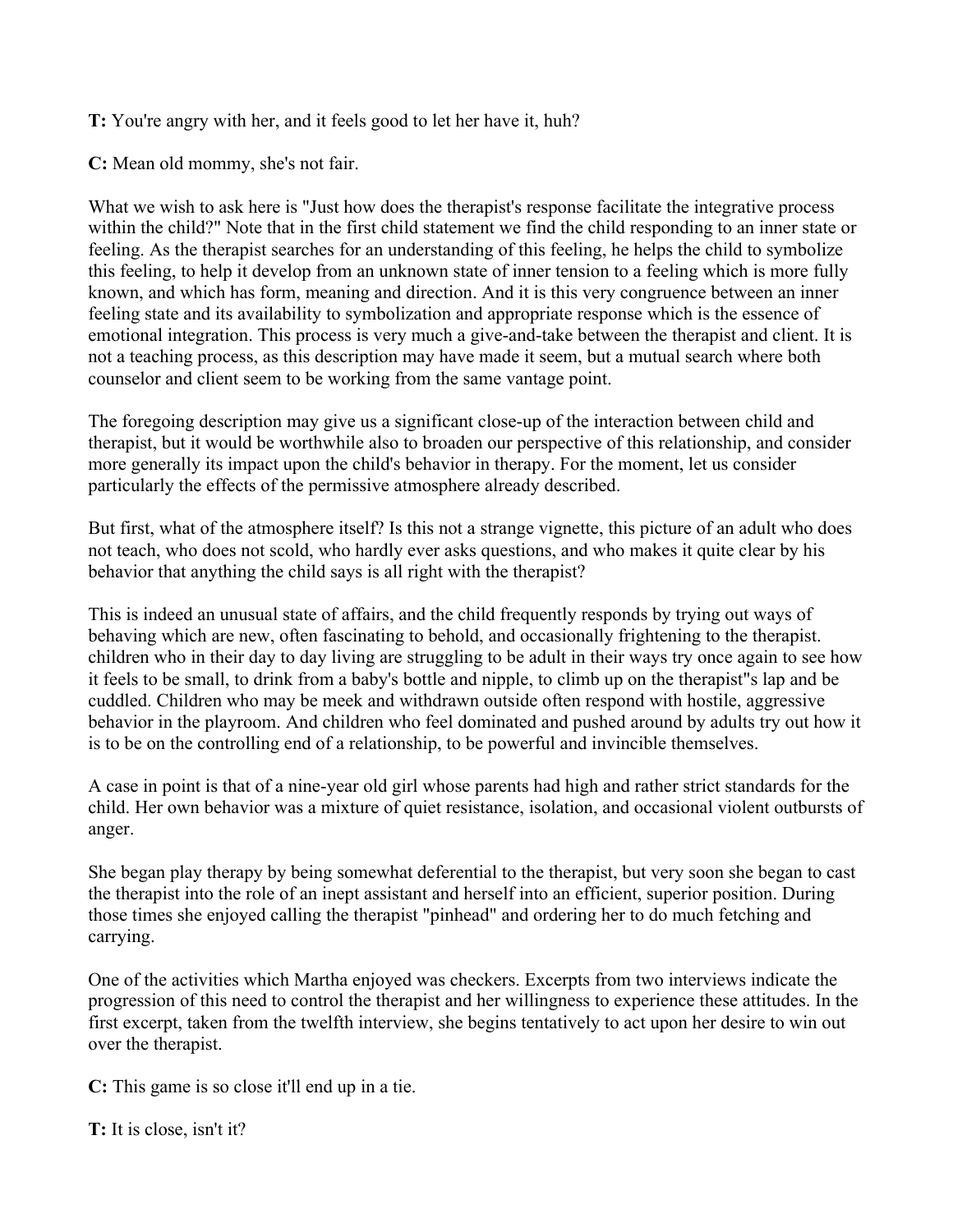C: Oh, gosh.

T: I guess you don't like it that close.

C: Let's see here. I have a choice of jumps. (excitedly) I got a choice, I got a choice part. Don't my reds go here to get kings? I don't know, I forgot.

T: You mean you're mixed up?

C: (At this point child begins to reverse the way she was going. The reversal made her path to the king now unopposed). See, they have to find the right spot. They've always had to go this way. Look, I gotta think hard. No, I guess they didn't go that way...

T: I guess it's real tough because you'd like it to be a certain way and yet you're not sure they should be that way. It's a tough decision, isn't it?

C: Well, anyway, I think I 'd better put them back this way (moves the men to former position).

The foregoing excerpt revealed considerable ambivalence, and the child had a real struggle between what she wanted and the rules of the game. Two weeks later, however, she moved much more clearly in the direction of vanquishing the therapist. This exchange takes place about the middle of the interview. Martha has just jumped a checker of the therapist.

C: Go ahead, it's your move (therapist jumps one of C's checkers). Oh, you stupid idiot!

T: That you didn't like.

C.: I'll just take my move back (she recalls the move, and jumps a checker of the therapist's). It's a pity. You poor girl, I ought to pity you.

T: But you don't? Sometimes you almost feel sorry for me, but it's too much fun to win.

C: (Begins to split her kings so that for each king she has two men on the board. Then crowns the original king again) Splits! Splits! (Seems to be warning the therapist that she is doing this). Boy, this is real manpower. You'll be lying all over the place.

T: You keep on and you'll murder me, huh? You'll be so powerful.

C: Yeah, there'll just be men all over. (continues to add checkers). How's this for manslaughter?

T: Really is manslaughter, isn't it? Just got me all overpowered.

C: That's two more men jumped. This is really manslaughter isn't it? Isn't this fun. Just the way I like it.

T: This is really manslaughter. It feels really good just to have me in your power.

C: Yah, yah, yah. Look, nineteen men.

T: Oh, it feels good to have that many men.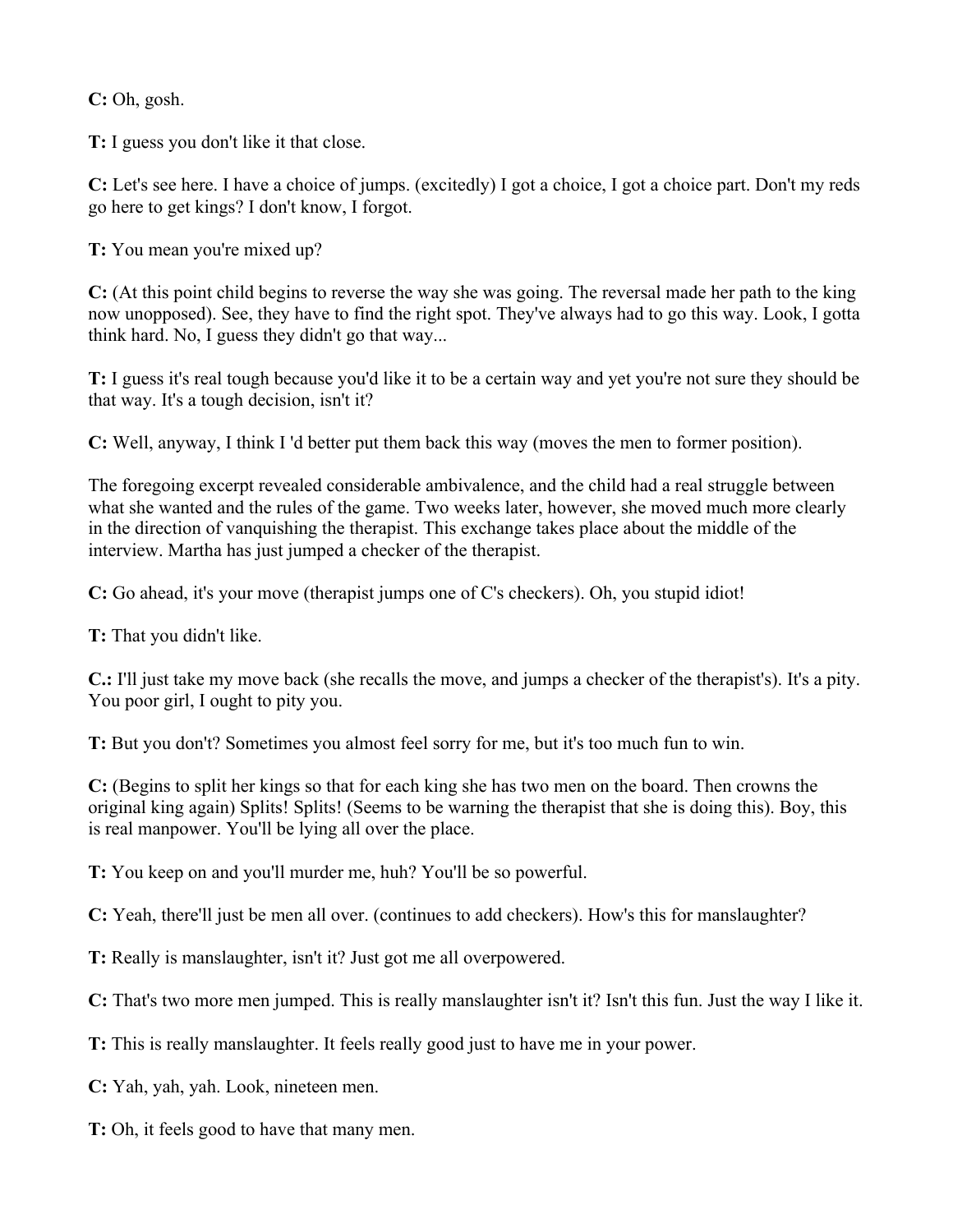C: (Ends up by putting checkers of hers in every vacant spot on the board. Completely surrounds therapist's lone remaining checker).

These excerpts illustrate one of the theoretical issues facing the theorist in therapy, and at the same time underline a very practical question sometimes asked about such incidents. The question is usually posed something like this: "Aren't children simply learning to be anti-social in these things? If such behavior is permitted in the playroom won't the temptation be greater for the child to try it outside?"

The basic issue, both theoretical and practical, can be considered in terms of how people learn. If we advance the hypothesis that repetition strengthens a behavior and makes it more likely to occur again, then we would rightly be concerned about play therapy behavior not usually accepted in our culture. But such a simple one-to-one relationship seems far from adequate as an explanation of what occurs. the explanation which seems much more adequate to the observed facts is the one advanced earlier regarding the nature of the integrative process--that is, the more fully attitudes are experienced and understood, the more likely it is that they will be assimilated into a more mature and adaptive pattern.

A supplementary explanation deserves mention also. It is sometimes surprising to note the extent to which children can differentiate the therapy relationship from other child-adult relationships. Children know that there is something different about the therapy relationship, that it is in some ways a unique kind of experience, and some of them at least take it for granted that what they do in the playroom is not going to be acceptable or appropriate in their other relationships. Pouring water on the playroom floor may for some mysterious reason be perfectly all right, but the child also senses that nobody has changed any of the rules about pouring water on the living room floor.

A while back there was a passing reference to behavior which was frightening to the therapist. This was accompanied by an unspoken mental note that such a remark could not long go unexplained, and I should like to deal with this statement now. Children in therapy sometimes have very strong feelings, and these feelings may be expressed aggressively and violently. Now there is nothing very different in principle between these feelings and any other kind of feeling, except that when this behavior is directed toward the therapist, the time has come when therapists would do well to know and face their own attitudes toward such matters. They must, in effect, answer for themselves the question, "How do I feel toward a child who is aggressive toward me? Can I still understand and accept their feelings, or am I annoyed, resentful, or frightened?"

There is no intention here to imply that the effective therapist must be able to answer "yes" to the question about acceptance. No doubt this would be a good thing, but therapists are in a learning process also, and it is probably just as important that therapists ask the question as that they answer it in any particular way. It is this point which fills out the description of the child-therapist relationship. For just as it is important and valuable for children to come into close touch with their feelings, so it is a vital part of the relationship for therapists also to experience freely and respond to their own feelings. This is to say, in short, that there are times in a therapeutic relationship when the therapist goes through exactly the same process as the child.

It is in this realm of the therapist's own integrative processes that we may find some answer to the question of how therapists come to terms with situations which arouse feelings in them. If the therapist is in touch with these feelings they will serve as data to be taken into account.

Thus, the therapist may say, "Jimmy's sand throwing is coming uncomfortably close, but I also want to understand that Jimmy feels defiant toward me and is trying to express that feeling"; or the therapist may be saying,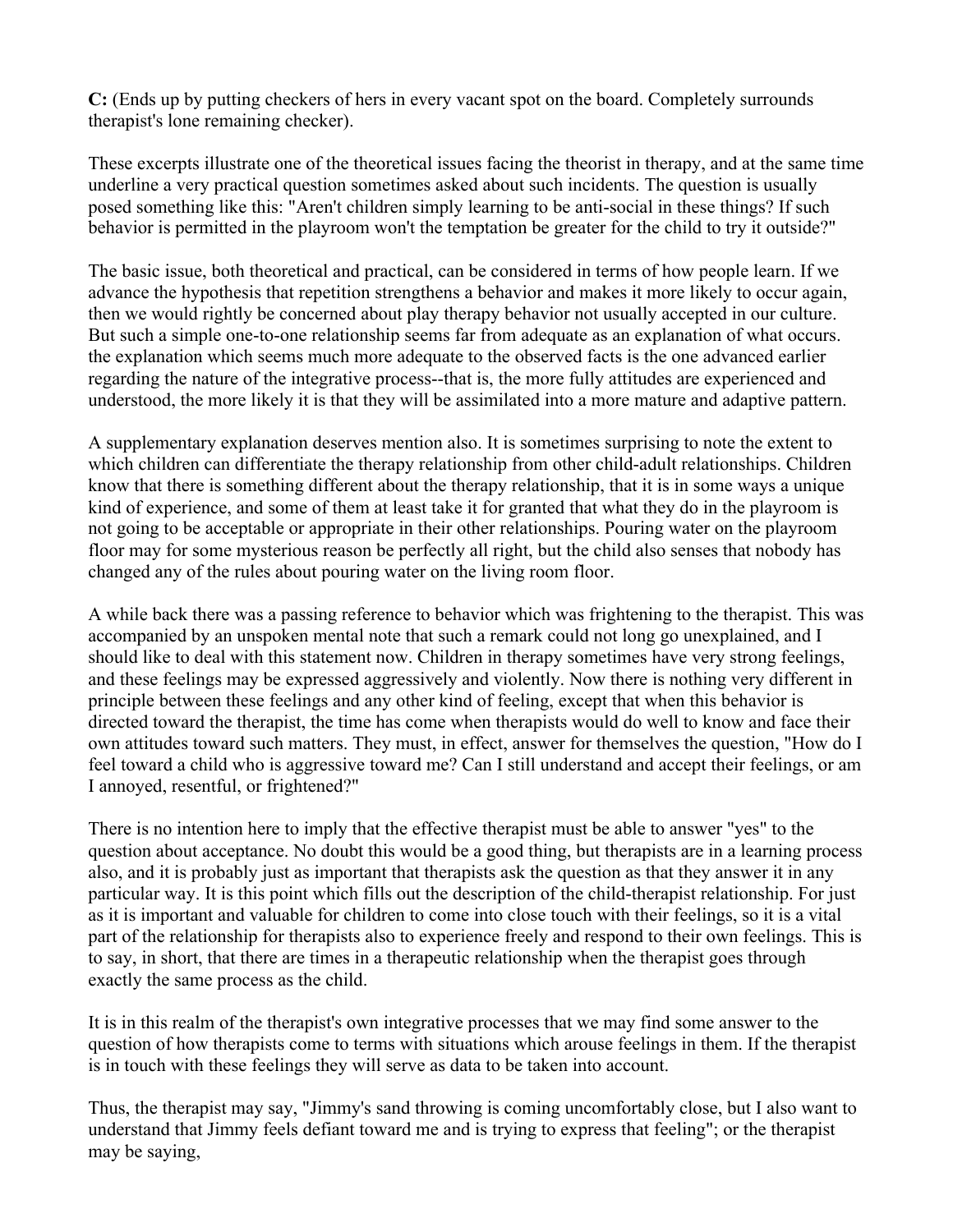"Jimmy's sand throwing is bothering me and preventing me from responding fully to his feelings."

These attitudes touch centrally upon the question of limits. In the former case the therapist is not likely at that point to set a limit upon Jimmy's behavior, but in the latter case it is much more likely that he or she will. Thus the setting of limits upon the child's behavior may arise out of these feeling processes within the therapist. A number of considerations, of course, come into play around this question of limiting the child's behavior. Some limits arise out of relatively simple considerations. Taking things from the room will deplete the materials, and so this behavior is limited. Similarly, a time comes to end the hour, and the therapist may have other appointments. But it is still true that to a significant extent the whole question of limits is mediated by the attitudinal organization of the therapist. Because the integrative processes of the therapist are thus an inseparable part of therapy, it seems quite reasonable to assume that the therapist's own freedom of emotional response bears a direct relationship to the extent of his or her ability to help the child.

## Parent-Child Relationships

This paper has set forth a series of viewpoints and hypotheses about a particular kind of adult-child relationship designed to promote emotional adjustment. We raise now the question of the implications of these hypotheses for parent-child relationships. At first glance, we may be more impressed with the ways in which the therapist-child relationship differs from that between parents and children. The parent's relationship and responsibility are vastly more inclusive than the therapist's. The parent is responsible for feeding the child, for protection and caring, for assisting in the socialization process, for giving love and security, and all the other myriad activities in family life. The therapist, on the other hand, does very few of these things. Even during the hour that the therapist and child are together the therapist does not attempt to act as a parent surrogate. He or she does not give the child gifts or tokens of affection, does not express physical manifestations of love, and does not try to train the child in any way.

Surely these relationships sound very different indeed. And yet, if we examine more closely the developmental needs of children, we shall find in our description of therapy some principles which have broad relevance to these needs. If the principles of psychological integration have any meaning, if we have correctly described the process by which a person comes to know and understand self, then these principles are just as relevant to a long range developmental process in children as they are to the process of therapy.

Specifically, then we are saying that it is desirable in a child's emotional development to foster in him/her the capacity to reach freely for feelings and attitudes and take them into account in behavior. This principle can be put into a single statement, but it is not intended to sound simple. There is no evidence that it is simple. Probably as parents we do fairly well at accepting loving, positive attitudes in children. But the other, more negative attitudes are harder for us to take. Sometimes it may be because they are directed at us and we feel devalued ourselves because of them. At other times, these attitudes seem to be taking a toll upon the child, and we want to save the child from the full weight of such feelings. And finally the whole concept of expression and acceptance of feelings, especially strong ones, goes against some of the main currents of our culture. Thus, as parents we are most likely to discourage our children's anger, to console them in their sadness, and to comfort and reassure them in their fear. Indeed these may sound like such reasonable things to do that there would seem little room for more.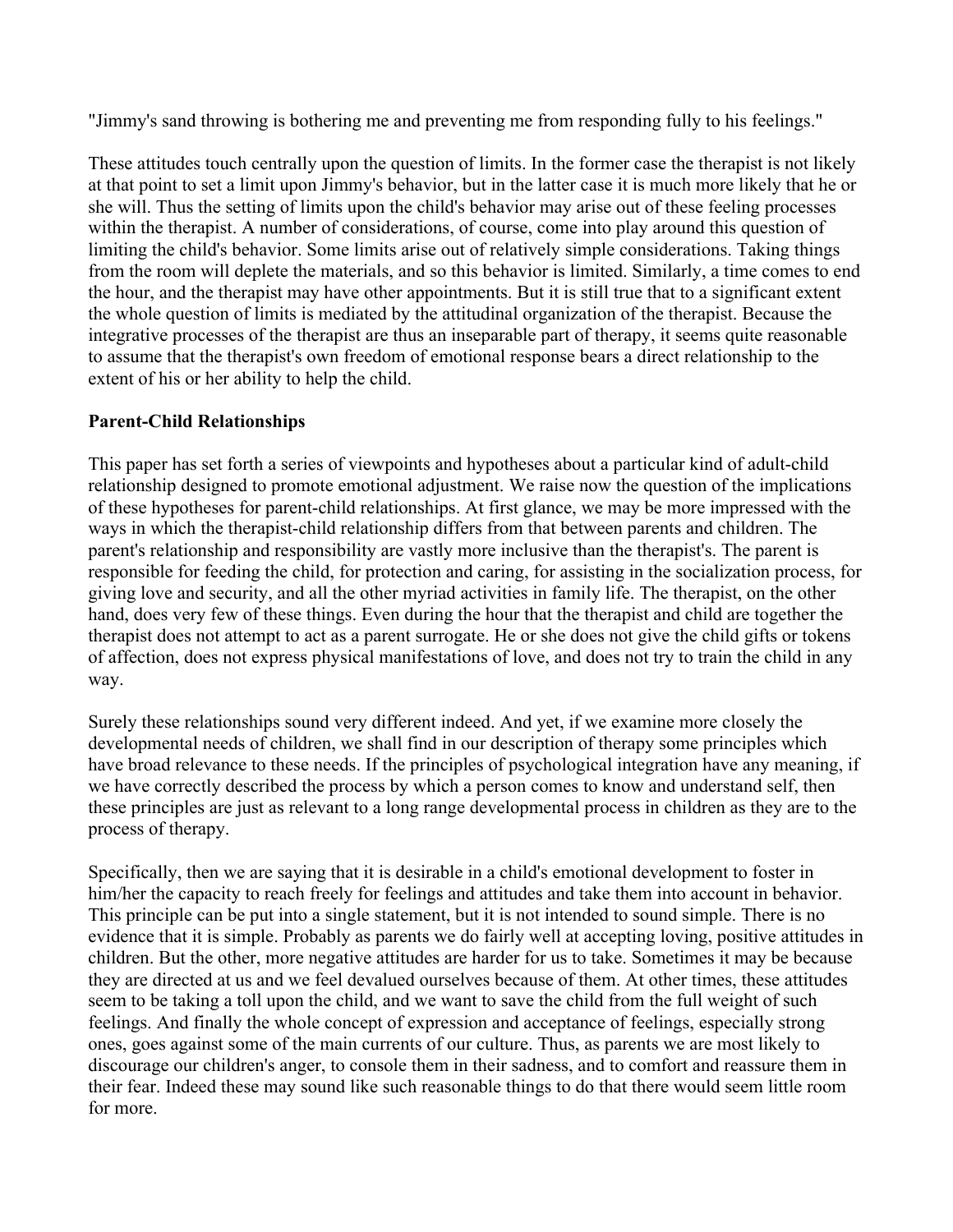Yet, I would suggest that there is something more which might contribute to the objective of emotional self-understanding in the child. Speaking or myself, I would put it that wherever I have a choice of helping to open a child's feeling expression or to close such an expression, I should choose the former alternative. Thus to discourage expression of anger may be to bottle it up inwardly, to stop with reassurance of fear may not only be to close its expression but in a subtle sense to deny its very existence. What this comes down to is that, just as an attitude of understanding and acceptance helps a child toward self-expression in therapy, just so do these attitudes express a permissive atmosphere wherever they may be found.

An example from an actual family situation may help illustrate the point. The dialogue is based on recall and so it cannot be exact in its details, but the attitudes were very clearly the same ones as recounted here. A three year old boy is getting ready for bed, and begins to tell his father about a little friend's visit to nursery school. The boy himself had gone to nursery school for a short time about half a year earlier.

**Jimmy**, the little boy, says: Will I have to go to nursery school again?

Father: Jimmy, I wonder if you're saying you don't want to go?

Jimmy: No, I don't.

Father: I guess you just didn't like nursery school when you used to go.

**Jimmy**: Nursery school was all right, but not the station wagon.

Father: I see, there was something about going in the station wagon that you didn't like.

**Jimmy**: I didn't like getting in it, and it was too long.

Father: Is it that you didn't like it when you got inside and Mommy didn't?

Jimmy: Yes.

Father: Did that frighten you? Did it feel like you were going so far from home by yourself?

**Jimmy**: Yes, and I felt lost and it took a long time to get to school. It was all right when we went with Mommy in the car.

Here is an example of a child who for some time had held his fears in silence, but finally came to explore them in an understanding atmosphere.

So often the temptation is strong in a situation like this to explain away the fears, to tell the child how kind the driver is, how the ride only seemed long but was really short. But such explanations not only do not dissolve the fears or help in their recognition, but they must also teach the child that he cannot trust himself to identify correctly what he isfeeling, or that these feelings are somehow a discredit to him.

But is all this a way of suggesting that all parents turn therapists? If this were to imply that parents were to express their own feelings any the less, or give up values of their own, such a suggestion would be both foolish and futile. A parent can understand the wish of a child to stay up late and play, and